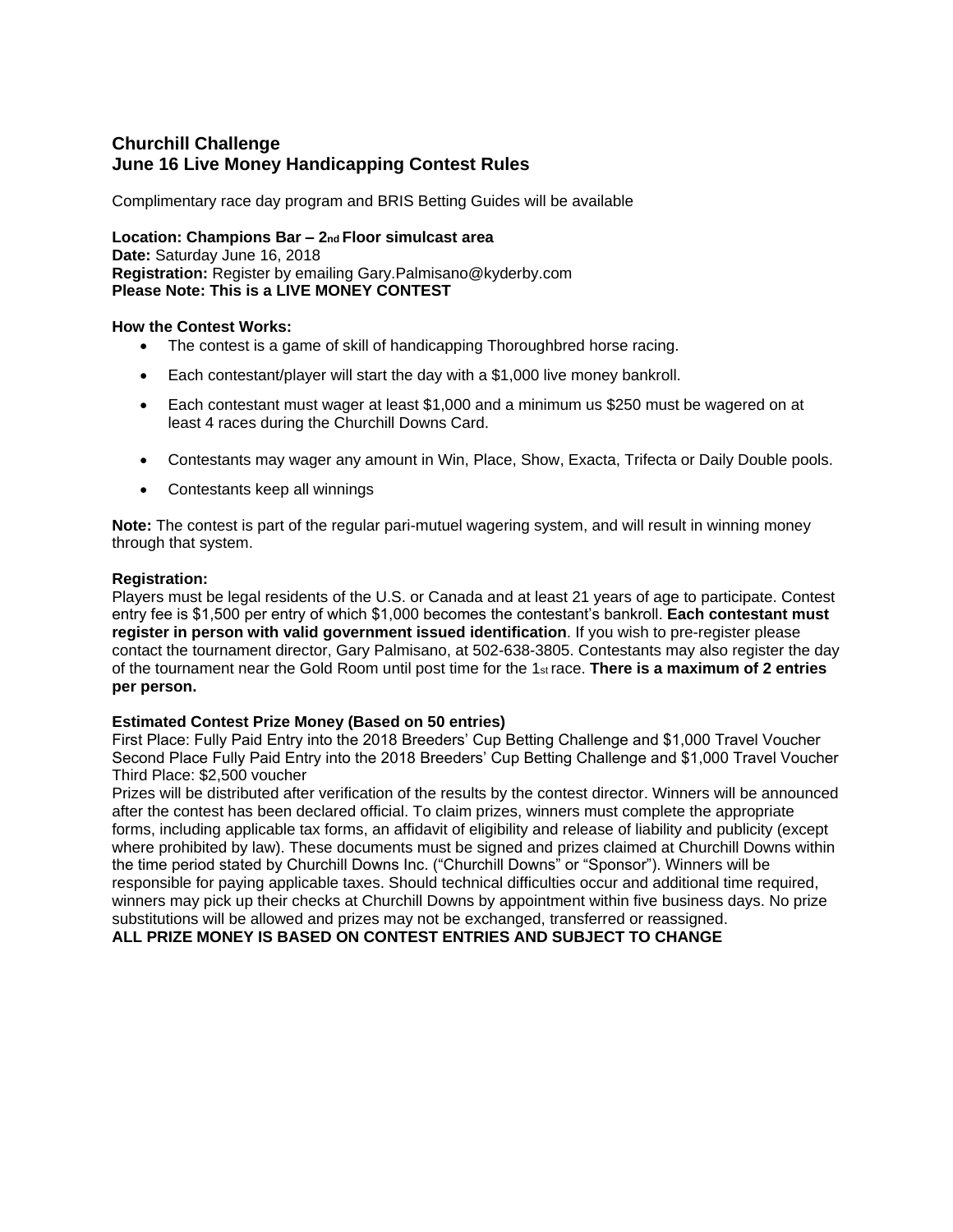### **Types of Wagers:**

- Wagers can only be made on races at Churchill Downs on June 16th.
- Contestants must wager at least \$1,000
- Wagers can only be made into the Win, Place, Show, Exacta, Trifecta or Daily Double pools
- Wagers made in other pools will not be allowed and could lead to disqualification.
- Must wager at least \$250 on 4 races throughout the event.

## **Please wager early to avoid being shut out.**

### **Wagering:**

A contestant receives a contest-wagering card with a confidential personal account number. Wagers may be made at any F4 (newer model) self-service machine on the property or any Bet Pro monitor. Players must place all wagers personally. No person shall directly or indirectly act as an intermediary, transmitter or agent in placing wagers for the player, unless authorized by Churchill Downs and for good reason shown. Need not be present to win (contestants may place wagers for all races at the official start time and inquire about results at a later time.)

United Tote's computer will track each contestant's account balance. When a wager is made, the amount is automatically deducted from the contestant's account. Contestants will receive an unofficial "tote ticket" when they place a wager. This ticket is a receipt, intended only to help the contestant keep track of his/her contest wagers. Contestants should hold on to all tickets until the end of the contest. Should any questions arise regarding individual accounts; the "tote tickets" will be needed to verify the accounts. "Tote tickets" cannot be used to access an account, only the personal account number indicated on the contest card can access account information. Tickets are non-transferable.

**Contestants are urged to check their tickets for accuracy before leaving the mutuel window. Once betting is closed for a particular race, contestants will not be allowed to wager or make any changes to previously made wagers on that race for any reason whatsoever, including without limitation error, mistake, misunderstanding, technical difficulty, equipment failure, or any other cause of whatever nature.** 

### **Scratches:**

If a horse is scratched after a wager is placed, it is the player's responsibility to change his/her selection prior to the race subject to all other contest wagering rules.

### **Standings:**

Current contest standings and account balances will be posted after each race in the Gold Room, and other locations throughout the facility. The contestants with the highest account balance at the conclusion of the tournament will be declared the winner.

### **Ties:**

In a result of a tie between any of the top eight finishing positions, the prize money will be divided equally

among the players involved. If there is a tie for 2nd and 3rd place, a fully paid BCBC spot Championship berth, the player with the most money earned in the Stephen Foster Handicap will be declared the winner. If there is still a tie, the most money earned in the Fleur De Lis stakes will be declared the winner.

### **Other Rules:**

If Churchill Downs should run four or more races that day, the prizes will be awarded for the contest. **If Churchill Downs should cancel racing or run three races or fewer, entry fees will be refunded and the contest cancelled, with the contestants' remaining bankroll returned.** 

Employees, officers, agents, successors, and assignees of Churchill Downs, its affiliates, their advertising agencies and promotional companies involved in this contest, as well as family, household members and agents of any of them, shall be ineligible to participate in the contest. State Racing and Wagering Board licensees and employees and their immediate families are also ineligible.